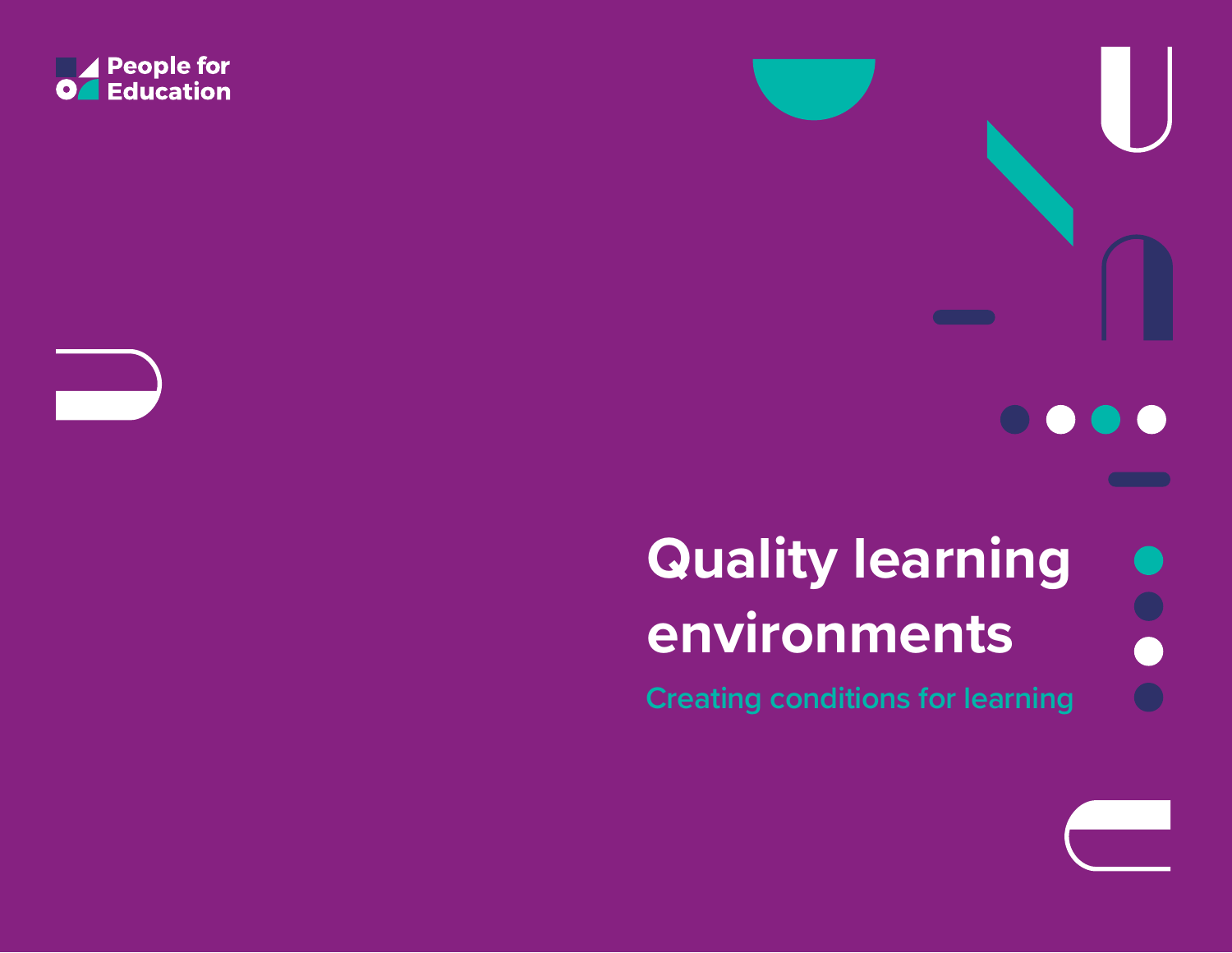# **Summary**

- The conditions of a classroom or school– the operating environment of the school – influence both academic achievement and students' ability to develop the vital competencies in creativity, social-emotional learning, citizenship, and health that support long-term success.
- In a quality learning environment, teachers are supported and have time to take risks, experiment, and explore a range of pedagogic approaches.
- **Team-based, collaborative assessment and** planning are key elements of the learning environment.
- **Focusing only on outcomes ignores the** importance of the conditions, the opportunities, and the resources available in schools that are foundational in providing students with an equitable chance for long-term success.

## **qual•i•ty learn•ing en•vi•ron•ment (n.):**

Classrooms support a dynamic interrelationship between students, teachers, and content.

The whole school mirrors ideals of citizenship in democratic societies, and supports social relationships characterized by trust, interdependence, and empathy among all members.

School-community relationships focus on students' well-being, promote crosscultural perspectives, and provide a range of diverse learning opportunities for students.

#### **The impact of learning conditions**

A school's learning environment is both dynamic and complex. It should be viewed as a series of nested and interacting environments: classrooms within schools, and schools within communities (Bascia, 2014).



The learning conditions within classrooms and schools have an impact on:

- the quality and degree of students' attention, and their interest and engagement with school.
- students' ability to transition smoothly from home to school, from one classroom to the next, and between classrooms and other parts of the school.
- students' responsiveness to teachers and other adults.

#### **Building vital competencies requires attention to conditions**

Despite coming from different scholarly disciplines and using different methods of study, experts in citizenship, creativity, social-emotional learning, health, and quality learning environments describe strikingly similar learning conditions as essential to support learning in each domain (Bascia, 2014; Ferguson & Power, 2014; Sears, 2014; Shanker, 2014; Upitis, 2014):

- classrooms support a dynamic interrelationship between students, teachers, and content.
- the whole school mirrors ideals of citizenship in democratic societies, and supports social relationships characterized by trust, interdependence, and empathy among all members.
- school-community relationships focus on students' well-being, promote cross-cultural perspectives, and provide a range of diverse learning opportunities for students.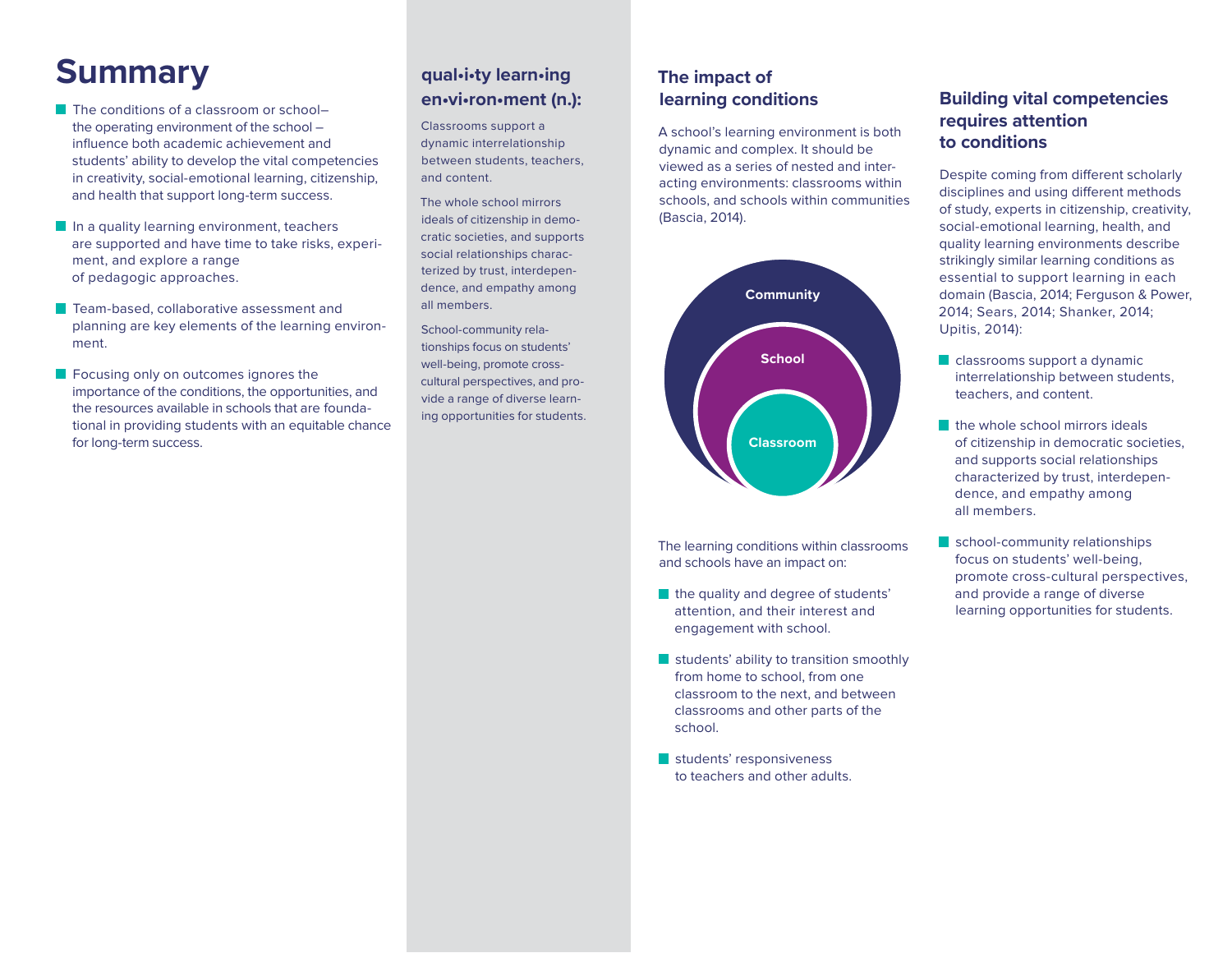#### **Deep links between learning conditions and competency development**

Since 2015, educators from across Ontario have been field testing the use of a set of concrete, observable competencies in citizenship, social-emotional learning, health, and creativity.

In exploring how they might teach and assess these competencies, educators are considering the connections between learning conditions and students' progress in acquiring the competencies. For the purposes of this work, specificity in the language is important. Knowing exactly what competency is being targeted helps teachers shape the precise learning conditions they need to support students' development of that competency.

A number of themes are emerging from our work with educators on the ground.

## **For students: Feedback and opportunities to learn are key**

In order to develop competencies in health, creativity, social-emotional learning, and citizenship, students need opportunities to practice and receive feedback in these domains. There is an inexorable link between the learning conditions students experience and the competencies they learn. For example, in developing citizenship competencies, students need opportunities to exercise agency and participate democratically in the school community.

If I want to see change in my students and build their competencies within the creativity domain… I need to make sure I am providing the opportunities for kids to work with [a creativity competency]… If I'm not providing them with the time to explore their ideas deeply, and if I'm not giving them time on consecutive days over a week or a couple of weeks, they can't demonstrate [that competency].

– Field trial educator



#### **For educators: Flexibility and experimentation are key**

For the educators working with the competencies, taking risks, experimentation, and exploration of a range of pedagogic approaches are critical in establishing conditions that allow students to express the specific competencies that the teacher is targeting.

Freedom to "try things out" is an essential element of schools' organizational culture. In order to integrate the competencies into their classrooms and schools, educators need the space to use trial and error, and follow professional hunches or intuition in their work. In this way, "failing" is not stigmatized, but instead is seen as a critical part of professional learning.

While it is important to have clear learning goals and plans, educators find that it is just as important to be able to adapt their teaching "in the moment," in response to how students are learning. This type of flexibility does not typically thrive in systems with narrowly defined goals focused on standardized test results (e.g. Gillborn & Youdell, 1999; Kempf, 2016).

In the grade 1 and 2 classrooms, teachers were really curious about the domain of creativity – specifically [the competency] students think flexibly…In our first conversation they were saying, 'Is there anything I can do about that?'…'Can we actually facilitate that in the classroom?'…'Does it have something to do with the [classroom] environment?'

– Field trial educator

#### **For the system: Support for teacher professionalism and collaboration is key**

In the schools where the competencies are most effectively integrated into learning, teachers report that teambased, collaborative assessment and planning are key elements. This kind of collaborative work also supports educators' capacity to design and conduct assessments that are responsive to the many ways that students express the competencies. To do this work effectively, it is essential for educators to have the time and resources to work with their peers.

If we're thinking about what infrastructure we need for complex assessment, the key piece to [the teachers] is collaboration. It was striking in conversations where a music teacher, a physical education teacher, a classroom teacher, and I, as a special education teacher, [were] all talking about these competencies around the same kid…because now we have multiple perspectives around something that we're commonly agreeing on, but then it's nuanced differently in different subject areas.

– Field trial educator



**Policy, resources, and accountability measures that honour teachers' judgement, while also supporting rigorous reflection and collaboration, are key elements of the learning conditions needed to support the systematic integration of health, creativity, citizenship, and social-emotional competencies into students' daily learning experiences.**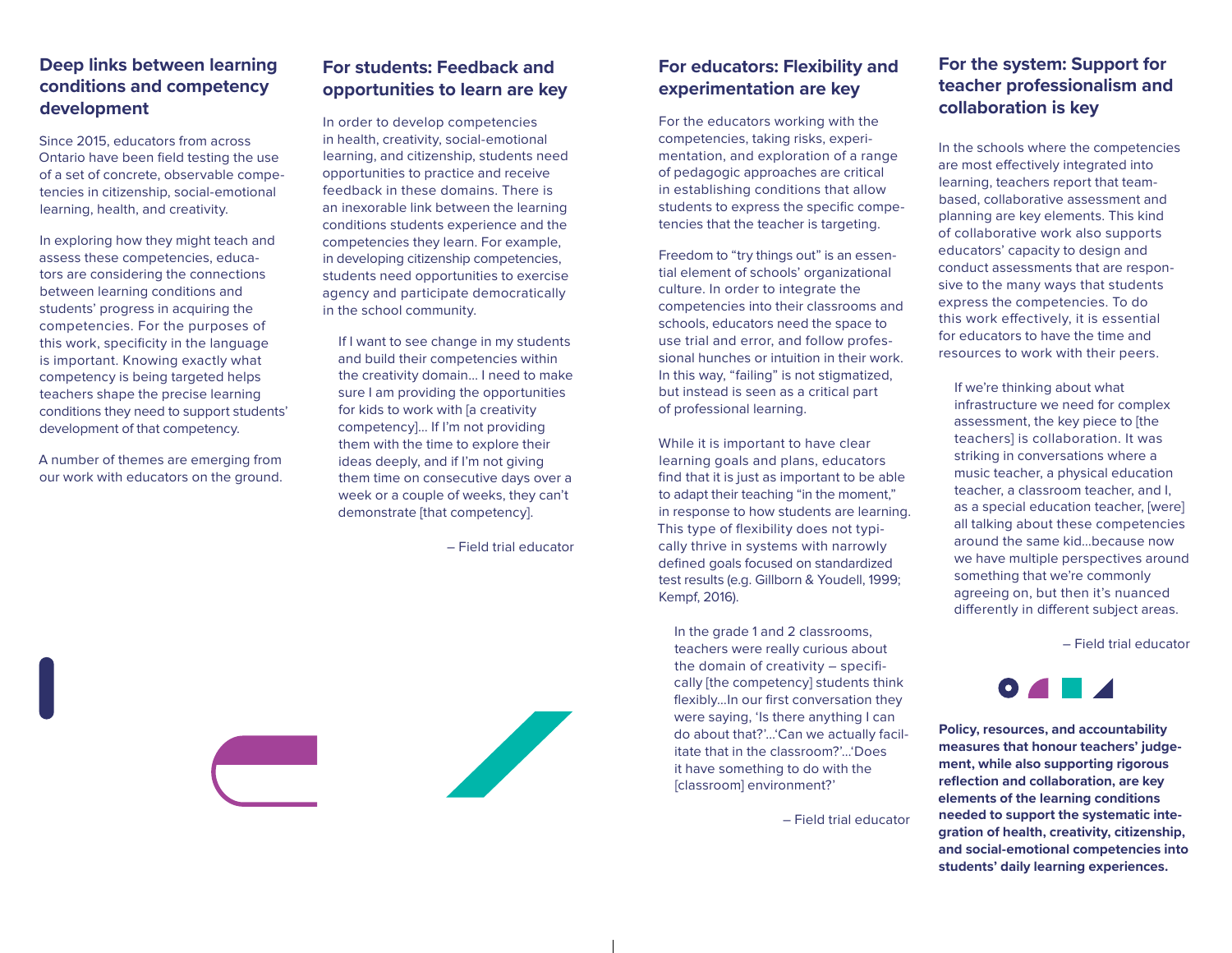#### **Learning environments**

School "learning environments" refer to the conditions in classrooms, schools, and school communities that may either support or inhibit learning. These conditions can include anything from **classroom instruction** (e.g. "Learning experiences are balanced and diverse – they include collaborative discussion, direct instruction, and individual and small group work") to **school culture** (e.g. "School leadership prioritizes staff motivation and commitment, the school's instructional program, and developing teachers' capacities for leadership") **to community partnerships** (e.g. "Schools work with external health services or community agencies to access treatment for students with mental health disorders").

In the *Measuring What Matters* (MWM) paper on quality learning environments, Dr. Nina Bascia speaks to the dynamism and complexity of classroom environments. Rather than viewing the learning environment as a single structure, or as a way of narrowly defining "school culture," the places where students learn should be viewed as a series of nested and interacting environments: classrooms within schools, and schools within communities (Bascia, 2014). Bascia emphasizes the importance of recognizing the complex interactions between school resources, processes, and culture. She also warns against viewing each domain (creativity, social-emotional learning, citizenship, and health) as a distinct entity when considering how the MWM competencies might be further developed and implemented.

According to Bascia (2014, pp. 4-5):

- **The domains are complementary** and interactive. They are not discrete subjects/skills for students. For example, when Upitis (2014) argues for qualities of experimentation and risk, she is also touching on Shanker's (2014) points about student and teacher self-efficacy, as well as students' ability to develop resilience.
- **Like literacy and numeracy, each** domain exists within a wide array of subjects and school practices, from extra-curricular opportunities to subject areas like science, arts, and geography.
- **Measuring discrete indicators in** isolation from each other will, and often does, narrow and limit what is measured and what is taught, potentially constraining opportunities for schools, teachers, and students to exhibit critical, creative moments in learning and teaching.

#### **Supporting collaborative inquiry**

Research in the area of teacher inquiry

and collaboration has gained attention worldwide for its capacity to engage stakeholders, build teacher leaders, and solve contextual problems that can only be solved from the field. Programs that aim to foster such capacity, like Ontario's Teaching, Learning, and Leadership Program, see the value in supporting teachers to ask the questions, inquire, collaborate and shift their practice and learning accordingly.

One of the concerns with accountability-oriented, top-down, professional development is that it is not sensitive to the local context, and doesn't make use of the rich knowledge within school communities. Furthermore, this approach disregards the teacher's critical role as a professional decision maker. By engaging teachers in a collaborative, inquiry-based, critical examination of teaching, more meaningful and effective professional development will emerge, as will important links between collaboration, teacher inquiry, and educational change (Butler & Schnellert, 2012).

#### **Measuring What Matters**

Across the world, educators, policy-makers, and experts agree that success in both school and life will take more than literacy and numeracy skills and academic content knowledge. Students need opportunities to develop skills, knowledge, and habits in social-emotional development, creativity, democratic citizenship, and health.

In alignment with this global shift, People for Education proposes that:

- $\blacksquare$  the development of competencies in creativity, citizenship, health, and social-emotional learning is as essential as traditional areas of academic achievement.
- $\blacksquare$  the school environment itself the opportunities and conditions that support these areas of learning – plays an essential role in ensuring students' overall success.

Since 2013, we have been working with partners from universities, foundations, and government, as well as education stakeholders from across Canada, to understand how to define, support, assess, and embed these broader competencies into teaching and learning in our publicly funded education system.